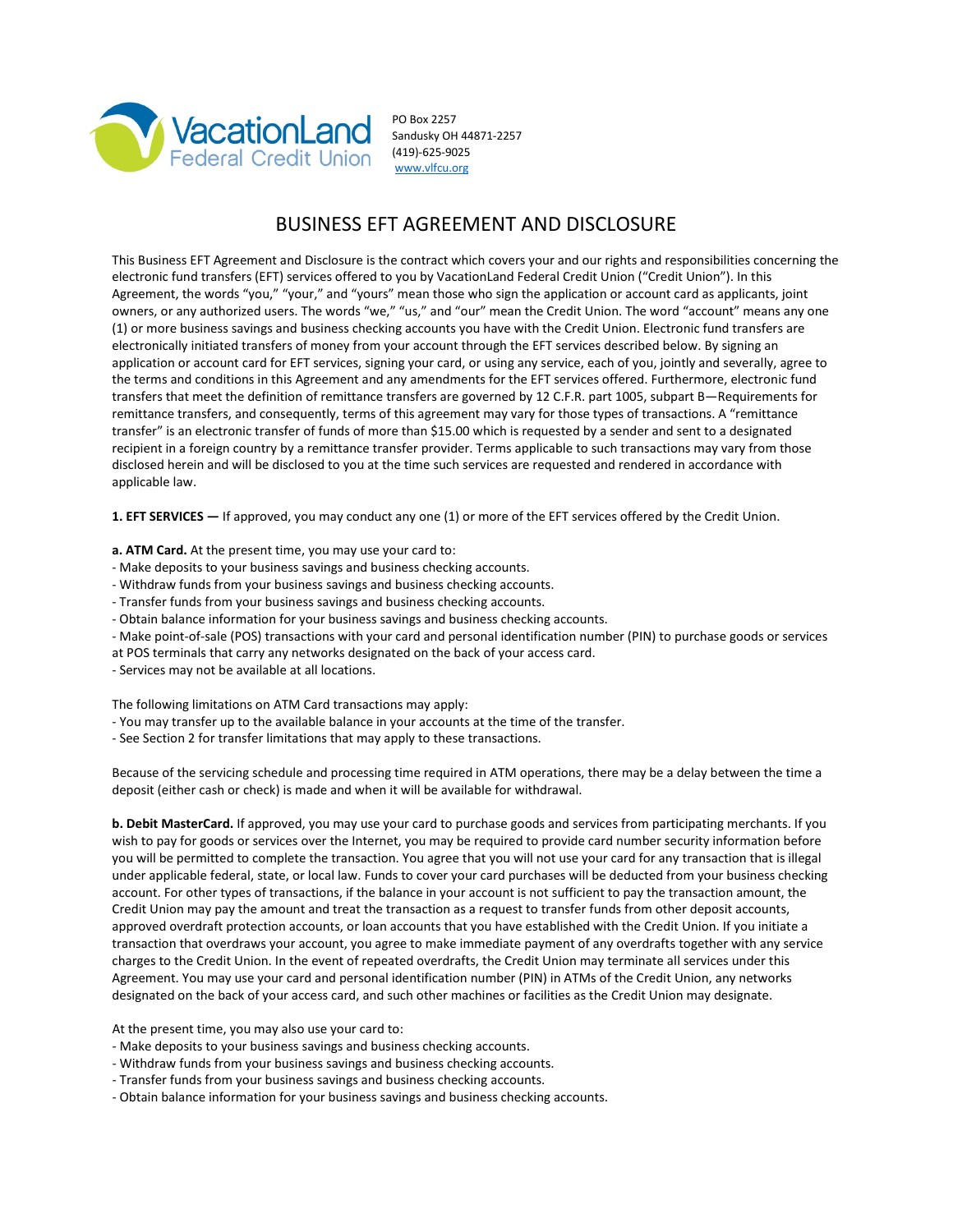- Make point-of-sale (POS) transactions with your card and personal identification number (PIN) to purchase goods or services at merchants that accept Debit MasterCard.

- Order goods or services by mail or telephone from places that accept Debit MasterCard.

- Services may not be available at all locations.

The following limitations on Debit MasterCard transactions may apply:

- You may transfer up to the available balance in your accounts at the time of the transfer.
- See Section 2 for transfer limitations that may apply to these transactions.

- Dollar limits will be determined at card issuance.

**c. CU\*Talk.** If we approve CU\*Talk for your accounts, a separate personal identification number (PIN) will be assigned to you. You must use your personal identification number (PIN) along with your account number to access your accounts.

At the present time, you may use CU\*Talk to:

- Withdraw funds in the form of a check from your business savings, business checking, club, and Business Money Market Plus+ accounts.

- Transfer funds from your business savings, business checking, loan, and Business Money Market Plus+ accounts.
- Obtain balance information for your business savings, business checking, loan, and Business Money Market Plus+ accounts.
- Make loan and Visa payments from your business savings, business checking, and Business Money Market Plus+ accounts.
- Access your Line of Credit account.
- Determine if a particular item has cleared.
- Verify the last date and amount of your payroll deposit.
- Obtain a copy of your most recent statement.

Your accounts can be accessed under CU\*Talk via a touch-tone telephone only. CU\*Talk service will be available for your convenience 24 hours per day. This service may be interrupted for a short time each day for data processing.

The following limitations on CU\*Talk transactions may apply:

- There is no limit to the number of inquiries, transfers, or withdrawal requests you may make in any one (1) day.
- See Section 2 for transfer limitations that may apply to these transactions.

The Credit Union reserves the right to refuse any transaction which would draw upon insufficient funds, exceed a credit limit, lower an account below a required balance, or otherwise require us to increase our required reserve on the account. All checks are payable to the company and will be mailed to your address of record. The Credit Union may set other limits on the amount of any transaction, and you will be notified of those limits. The Credit Union may refuse to honor any transaction for which you do not have sufficient available verified funds. The service will discontinue if no transaction is entered after numerous unsuccessful attempts to enter a transaction and there may be limits on the duration of each telephone call.

### **d. Preauthorized EFTs.**

- **Preauthorized Debits.** Upon instruction, we will pay certain recurring transactions from your business savings and business checking account.

- See Section 2 for transfer limitations that may apply to these transactions.

- **Stop Payment Rights.** If you have arranged in advance to make electronic fund transfers out of your account(s) for money you owe others, you may stop payment on preauthorized transfers from your account. You must notify us orally or in writing at any time up to three (3) business days before the scheduled date of the transfer. We may require written confirmation of the stop payment order to be made within 14 days of any oral notification. If we do not receive the written confirmation, the oral stop payment order shall cease to be binding 14 days after it has been made. A stop payment request may apply to a single transfer, multiple transfers, or all future transfers as directed by you, and will remain in effect unless you withdraw your request or all transfers subject to the request have been returned.

- **Notice of Varying Amounts.** If these regular payments may vary in amount, the person you are going to pay is required to tell you, ten (10) days before each payment, when it will be made and how much it will be. You may choose instead to get this notice only when the payment would differ by more than a certain amount from the previous payment or when the amount would fall outside certain limits that you set.

**e. Electronic Check Conversion/Electronic Returned Check Fees.** If you pay for purchases or bills with a check or draft, you may authorize your check or draft to be converted to an electronic fund transfer. You may also authorize merchants or other payees to electronically debit your account for returned check fees. You are considered to have authorized these electronic fund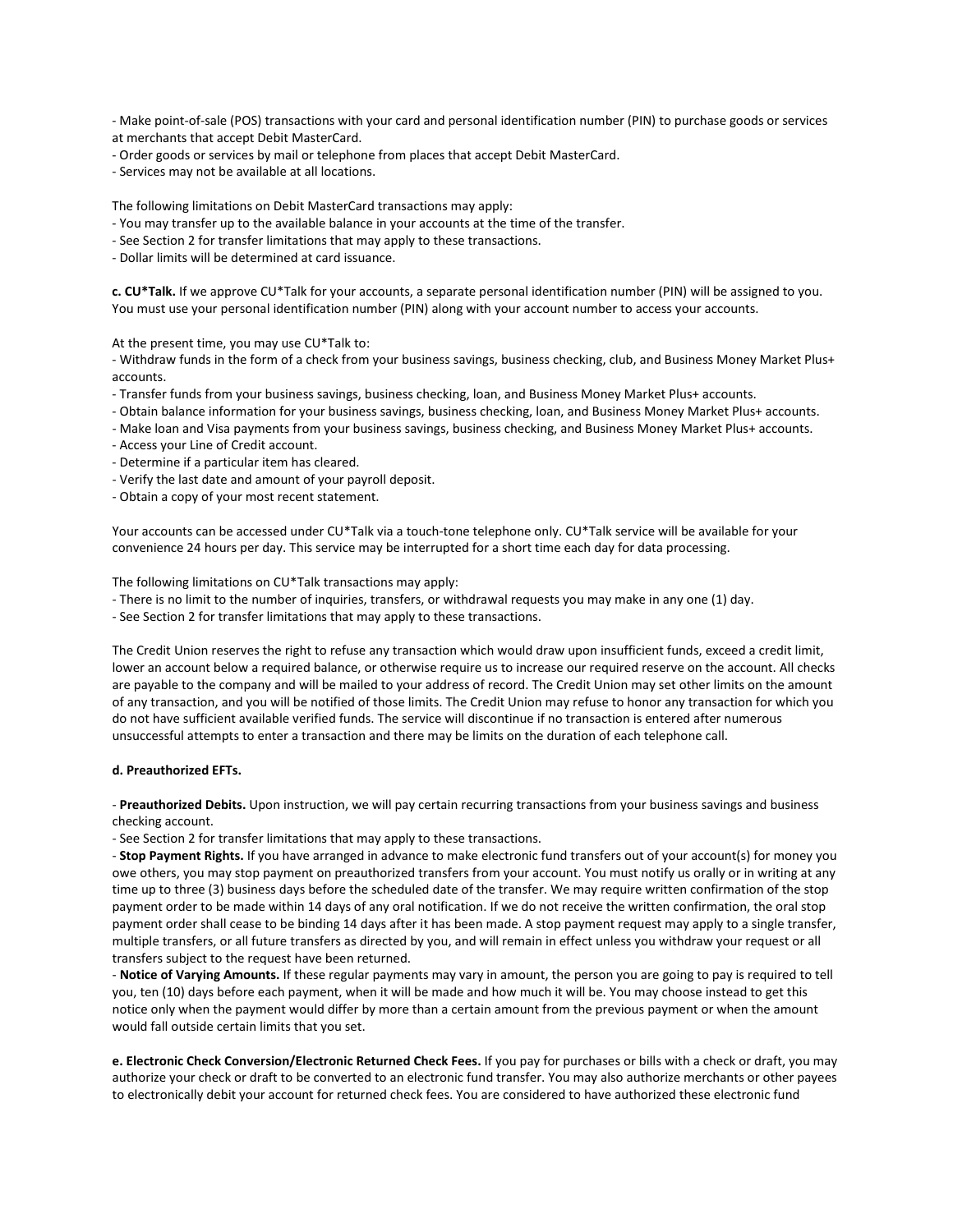transfers if you complete the transaction after being told (orally or by a notice posted or sent to you) that the transfer may be processed electronically or if you sign a written authorization.

**f. Online Banking.** If Online Banking is activated for your account(s), you will be required to use secure login information to access the account(s).

At the present time, you may use Online Banking to:

- Withdraw funds, in the form of a check from your business savings, business checking, and Business Money Market Plus+ accounts.

- Transfer funds from your business savings, business checking, loan, and Business Money Market Plus+ accounts.
- Obtain balance information for your business savings, business checking, loan, and Business Money Market Plus+ accounts.
- Make loan and Visa payments from your business savings, business checking, and Business Money Market Plus+ accounts.
- Access your Line of Credit accounts.
- Determine if a particular item has cleared and print a copy of the cleared item.
- Verify the last date and amount of your payroll deposit.
- Make bill payments to preauthorized creditors.
- Obtain a copy of your most recent statement

Your accounts can be accessed under Online Banking via personal computer. Online Banking will be available for your convenience 24hours per day. This service may be interrupted for a short time each day for data processing. We reserve the right to refuse any transaction which would draw upon insufficient funds, exceed a credit limit, lower an account below a required balance, or otherwise require us to increase our required reserve on the account. All checks are payable to the business as the primary member and will be mailed to the business address of record. We may set other limits on the amount of any transaction, and you will be notified of those limits. We may refuse to honor any transaction for which you do not have sufficient available verified funds. The service will discontinue if no transaction is entered after numerous unsuccessful attempts to enter a transaction and there may be limits on the duration of each access.

The following limitations on Online Banking transactions may apply:

- There is no limit to the number of inquiries, transfers, or withdrawal requests you may make in any one (1) day.
- See Section 2 for transfer limitations that may apply to these transactions.

**g. Bill Pay.** We will process bill payment transfer requests only to those creditors the Credit Union has designated in the User Instructions and such creditors as you authorize and for whom the Credit Union has the proper vendor code number. We will not process any bill payment transfer if the required transaction information is incomplete. We will withdraw the designated funds from your business checking account for bill payment transfer by the designated cutoff time on the date you schedule for payment. We will process your bill payment transfer within a designated number of days before the date you schedule for payment. You must allow sufficient time for vendors to process your payment after they receive a transfer from us. Please leave as much time as though you were sending your payment by mail. We cannot guarantee the time that any payment will be credited to your account by the vendor.

The following limitations on Bill Pay transactions may apply: - There is no limit on the number of bill payments per day.

**2. TRANSFER LIMITATIONS —** For all business savings and money market accounts, you may make no more than six (6) transfers and withdrawals from your account to another account of yours or to a third party in any month by means of a preauthorized, automatic, or Internet transfer, by telephonic order or instruction, or by check, draft, debit card or similar order. If you exceed these limitations, your account may be subject to a fee or be closed.

#### **3. CONDITIONS OF EFT SERVICES —**

**a. Ownership of Cards.** Any card or other device which we supply to you is our property and must be returned to us, or to any person whom we authorize to act as our agent, or to any person who is authorized to honor the card, immediately according to instructions. The card may be repossessed at any time at our sole discretion without demand or notice. You cannot transfer your card or account to another person.

#### **b. Foreign Transactions.**

**MasterCard.** Purchases and cash withdrawals made in foreign currencies will be debited from your account in U.S. dollars. The exchange rate used to convert foreign currency transactions to U.S. dollars is either a government-mandated exchange rate or a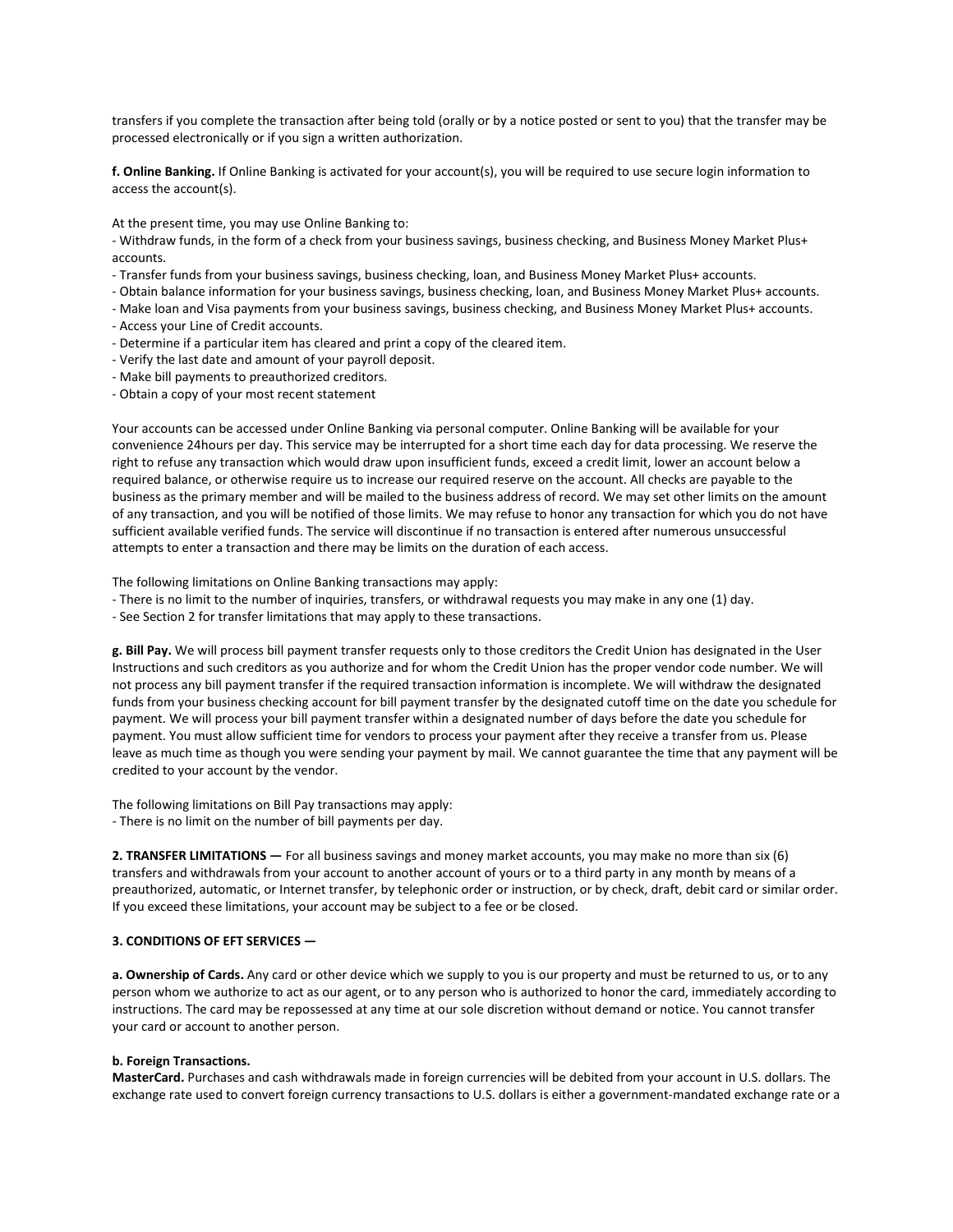wholesale exchange rate and is selected by MasterCard. The rate MasterCard uses for a particular transaction is the rate MasterCard selects for the applicable currency on the day the transaction is processed. This rate may differ from the rate applicable on the date the transaction occurred or was posted to your account. A fee of 1.00% will be charged on all transactions completed outside of the United States, where the cardholder's country code differs from the merchant's country code. A fee of 0.90% will be charged on all transactions completed in a foreign currency. All fees are calculated based on the transaction amount after it is converted to U.S. dollars. These fees are charged except where excluded.

**c. Security of Access Code.** You may use one (1) or more access codes with your electronic fund transfers. The access codes issued to you are for your security purposes. Any access codes issued to you are confidential and should not be disclosed to third parties or recorded on or with the card. You are responsible for safekeeping your access codes. You agree not to disclose or otherwise make your access codes available to anyone not authorized to sign on your accounts. If you authorize anyone to use your access codes that authority shall continue until you specifically revoke such authority by notifying the Credit Union. You understand that any Authorized Person you authorize to use an access code may withdraw or transfer funds from any of your accounts. If you fail to maintain the security of these access codes and the Credit Union suffers a loss, we may terminate your EFT services immediately.

**4. FEES AND CHARGES —** There are certain fees and charges for EFT services. From time to time, the charges may be changed. We will notify you as required by applicable law. If you use an ATM not operated by us, you may be charged a fee by the ATM operator and by any international, national, regional, or local network used in processing the transaction (and you may be charged a fee for a balance inquiry even if you do not complete a funds transfer). The ATM surcharge will be debited from your account if you elect to complete the transaction or continue with the balance inquiry.

**5. ACCOUNT INFORMATION DISCLOSURE —** We will disclose information to third parties about your account or the transfers you make:

- As necessary to complete transfers;

- To verify the existence of sufficient funds to cover specific transactions upon the request of a third party, such as a credit bureau or merchant;

- If your account is eligible for emergency cash and/or emergency card replacement services and you request such services, you agree that we may provide personal information about you and your account that is necessary to provide you with the requested service(s);

- To comply with government agency or court orders; or

- If you give us your written permission.

**6. BUSINESS DAYS —** Our business days are Monday through Friday, excluding holidays.

**7. TERMINATION OF EFT SERVICES —** You may terminate this Agreement or any EFT service under this Agreement at any time by notifying us in writing and stopping your use of your card and any access code. You must return all cards to the Credit Union. You also agree to notify any participating merchants that authority to make bill payment transfers has been revoked. We may also terminate this Agreement at any time by notifying you orally or in writing. If we terminate this Agreement, we may notify any participating merchants making preauthorized debits or credits to any of your accounts that this Agreement has been terminated and that we will not accept any further preauthorized transaction instructions. We may also program our computer not to accept your card or access code for any EFT service. Whether you or the Credit Union terminates this Agreement, the termination shall not affect your obligations under this Agreement for any electronic transactions made prior to termination.

**8. GOVERNING LAW —** This Agreement is governed by the bylaws of the Credit Union, federal laws and regulations, the laws and regulations of the state of Ohio, and local clearinghouse rules, as amended from time to time. Any disputes regarding this Agreement shall be subject to the jurisdiction of the court of the county in which the Credit Union is located.

**9. ENFORCEMENT —** You are liable to us for any losses, costs or expenses we incur resulting from your failure to follow this Agreement. You authorize us to deduct any such losses, costs or expenses from your account without prior notice to you. If we bring a legal action to collect any amount due under or to enforce this Agreement, we shall be entitled, subject to applicable law, to payment of reasonable attorney's fees and costs, including fees on any appeal, bankruptcy proceedings, and any post judgment collection actions.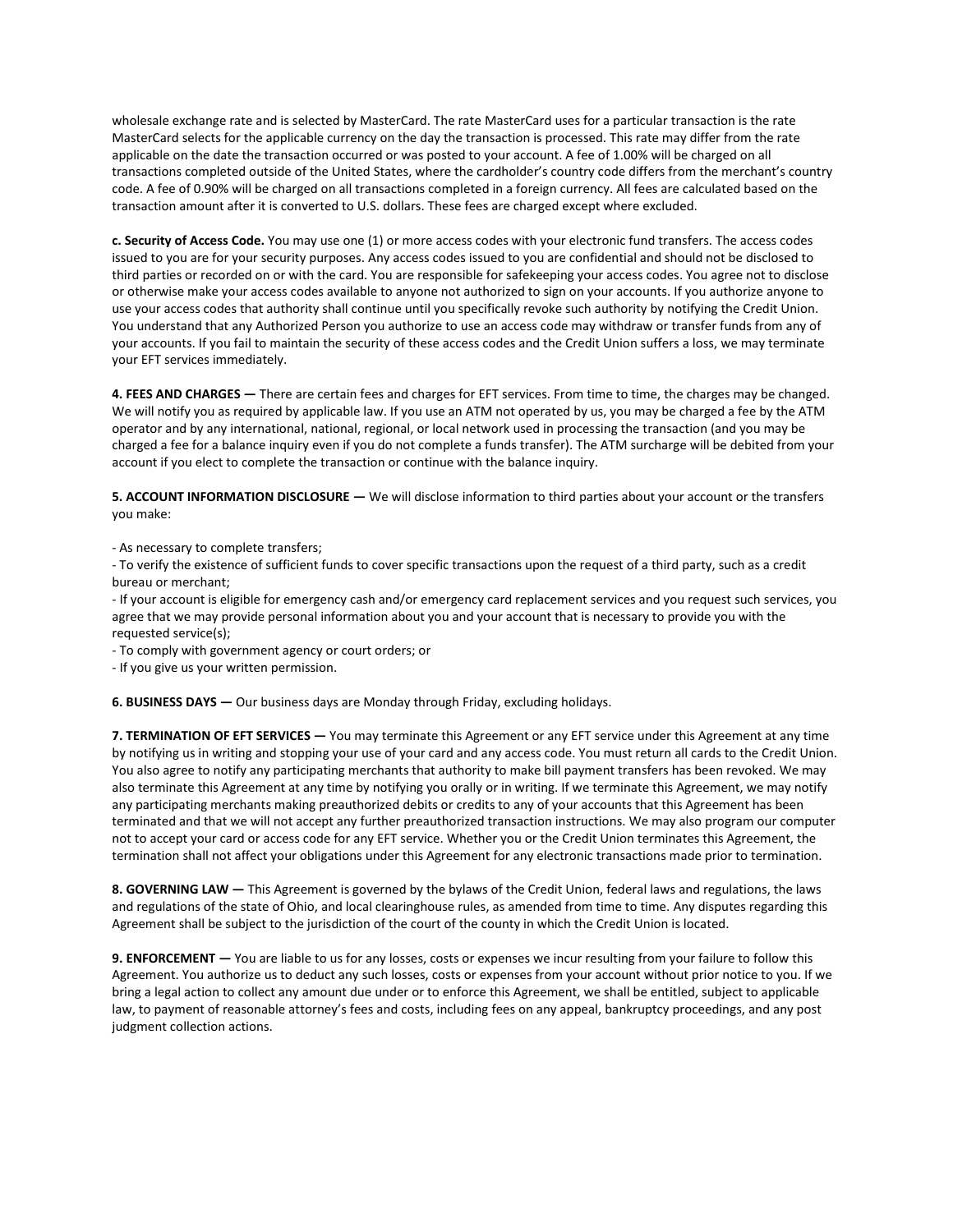

 Sandusky OH 44871-2257 (419)-625-9025 [www.vlfcu.org](http://www.vlfcu.org/)

## DEBIT MASTERCARD® BUSINESSCARD AGREEMENT

**Introduction.** This Debit MasterCard® BusinessCard Card Agreement ("Agreement") contains contract terms and other important information relating to your Debit BusinessCard ("Card"). This Agreement supplements the other terms and conditions set forth in the Credit Union's Business Membership and Account Agreement and all related disclosures you have previously received and agree to. To the extent that there is any conflict between the terms of the Business Membership and Account Agreement and this Cardholder Agreement, this Cardholder Agreement will govern our relationship with you with respect to the Card or Access device provided pursuant to this Agreement. You should read this Agreement carefully and keep a copy for your records.

**Definitions.** Unless inconsistent, words and phrases used in this document shall be construed so that the singular includes the plural and the plural includes the singular. The words "we", "our," and "us" refer to VacationLand Federal Credit Union ("Credit Union"). The words "you" and "your" refer to the company ("Company") requesting a Card. The word "Cardholder" refers to each Company officer or employee ("Employee") authorized by you to use the Card. "Authorized" means any person who has actual, implied or apparent authority, or who any owner has given any information, access device or documentation that enables such a person to access, withdraw, make transactions to or from your accounts, or to use any of your account services. This definition is intended to be construed broadly and includes without limitation all users acting under a written document such as a power of attorney as well as any person or entity that is authorized to make deposits or debits to or from your accounts with us. The word "Deposit Account" refers to the checking, savings, and all accounts of deposit against which Card transactions governed by this Agreement may be applied.

**Use of Card.** You and any Cardholder agree that the Card can be used for business purpose point-of-sale and Automated Teller Machine (ATM) transactions only. The Card may not be used for personal purposes. You acknowledge and understand that the Card shall not be treated as a consumer card under the provisions of state and federal laws and regulations including but not limited to Federal Reserve Board Regulation E and The Electronic Funds Transfer Act.

**Card Limits.** We will establish maximum limits on the dollar amount of point-of-sale purchases, ATM withdrawals and other transactions Cardholders may make using the Card in any one calendar day. The amounts of these maximum limits will be based on the defaults in our system unless otherwise requested by you and agreed to by us.

**ATM Card Transactions**: You may access your share savings account(s) to get cash from a merchant, if the merchant permits, or from a participating financial institution.

• You may not exceed \$500.00 in ATM card transactions per calendar day

**Debit Card Point-of-Sale Transactions**: You may access your checking account(s) to purchase goods (in person, by phone or on the internet), pay for services (in person, by phone or on the internet), get cash from a merchant, if the merchant permits, or from a participating financial institution, and do anything that you can do with a credit card (that a participating merchant will accept with a credit card).

• You may not exceed \$1,500.00 in debit card point of sale transactions per calendar day

**ATM Operator/Network Fees.** When you use an ATM that is not owned by us, you may be charged a fee by the ATM operator or any network used as well as a fee from the Credit Union. (You may be charged a fee for a balance inquiry even if you do not complete a transaction).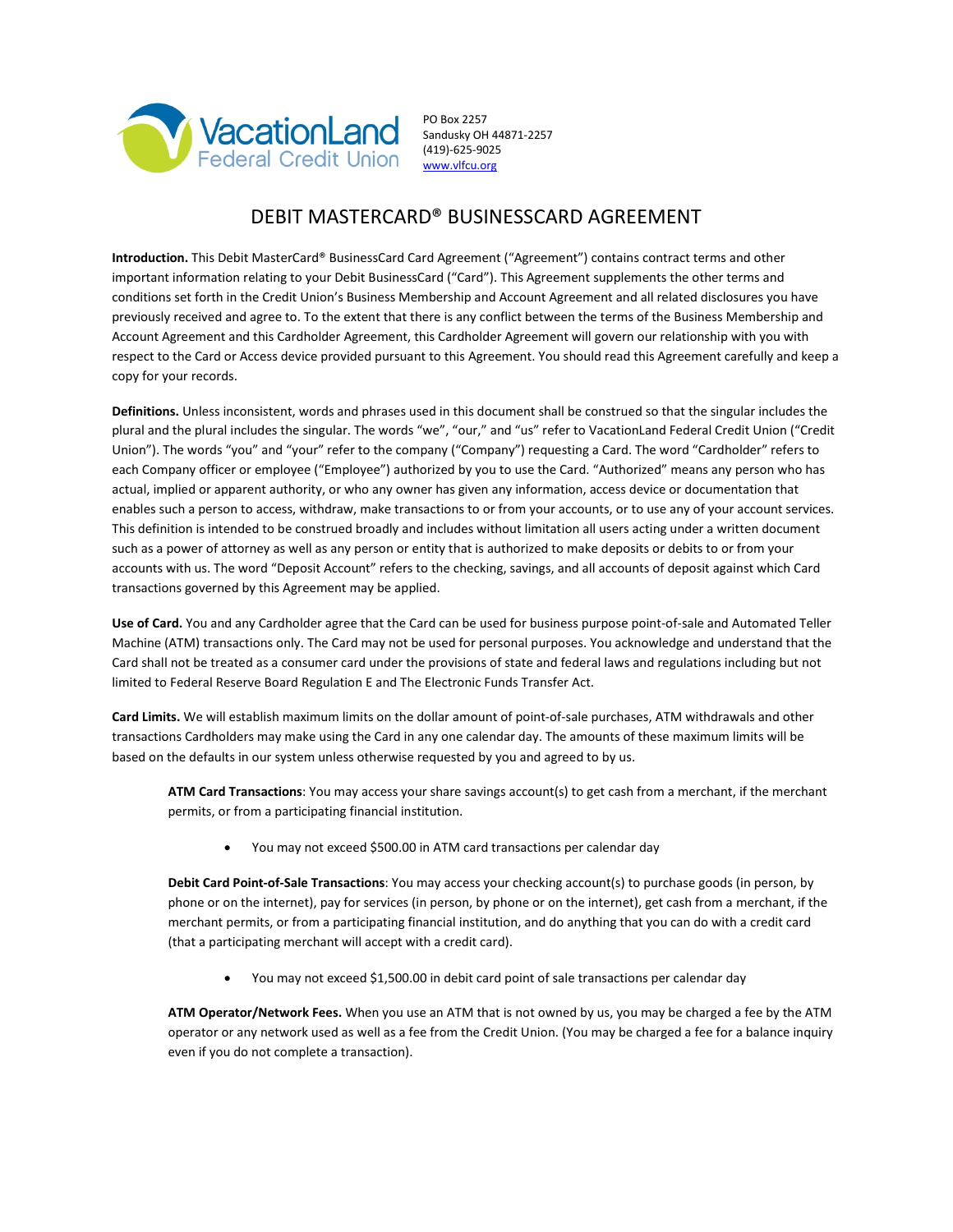**Card Information Updates and Authorizations**. If you have authorized a merchant to bill charges to your card on a recurring basis, it is your responsibility to notify the merchant in the event your card is replaced, your card information (such as card number and expiration date) changes, or the account associated with your card is closed. However, if your card is replaced or card information changes, you authorize us, without obligation on our part, to provide the updated card information to the merchant in order to permit the merchant to bill recurring charges to the card. You authorize us to apply such recurring charges to the card until you notify us that you have revoked authorization for the charges to your card.

Your card is automatically enrolled in an information updating service. Through this service, your updated card information (such as card number and expiration date) may be shared with participating merchants to facilitate continued recurring charges. Updates are not guaranteed before your next payment to a merchant is due. You are responsible for making direct payment until recurring charges resume. To revoke your authorization allowing us to provide updated card information to a merchant, please contact us at (800) 691-9299.

**Payment Responsibility.** Company agrees to be unconditionally, and without limitation, liable for all debits effectuated by use of the Cards, whether authorized or unauthorized, whether utilized by an Employee or some other person, and whether arising from lost or stolen Cards. Each Director, Member, Agent, Employee, Successor, and assign of Company shall be jointly and severally liable with Company for any debit effectuated under the Card issued to the respective Director, Member, Agent, Employee, Successor, and Assign of Company, whether authorized or unauthorized, and whether arising from lost or stolen Cards.

**MasterCard® Business Debit Card Liability Limits**. Notwithstanding the terms contained in the preceding paragraph, Cardholders may have zero liability for unauthorized transactions in accordance with MasterCard' s Zero Liability Policy as governed by MasterCard' s Operating Regulations, if (1) Company can demonstrate that Company and each Director, Member, Agent, Employee, Successor, and Assign of Company have exercised reasonable care in safeguarding Card(s) from the risk of loss or theft, (2) Company has not reported to the Credit Union two or more incidents of unauthorized use of the Card(s) within the prior twelve (12) month period and (3) Company's Deposit Account is in good standing. Upon notification from Company of an unauthorized transaction for which zero liability applies, the Credit Union will limit Company's liability for those transactions to zero. Company must notify the Credit Union of any unauthorized transactions in writing addressed to **VacationLand Federal Credit Union, PO Box 2257, Sandusky, OH, 44871** within thirty (30) calendar days of the mailing date of the first statement showing any unauthorized transactions. The Credit Union may hold Company and each Director, Member, Agent, Employee, Successor, and Assign of Company liable for all unauthorized transactions if it is reasonably determined that the Director, Member, Agent, Employee, Successor, or Assign of Company or the Company was negligent or fraudulent in handling the card or Deposit Account, or otherwise does not qualify for such liability limits. If Company qualifies for such liability limits, Credit Union will provide Company with provisional credit for unauthorized transactions within twenty (20) business days from receipt of notification of an unauthorized transaction.

**Security Procedure.** We will issue Cards and codes to Employees at your request. Each Card will identify the Company and the Cardholder. Each Cardholder must sign their Card before it may be used. You agree to require both a Card and a code to be used together to obtain cash at ATMs. You may use your Card to purchase goods or pay for services without a code. Once a Card has been issued, it cannot be transferred to another person. You agree to immediately notify us when you terminate a Cardholder's rights and to promptly return the Card to us.

**Stop Payment.** You may not place a stop payment order on any ATM or point-of-sale transaction made with a Card.

**Refusal to Honor Cards.** We are not responsible for the refusal of anyone to honor the Cards.

**Statements, Errors, and Unauthorized Transactions.** We will make available to you a monthly statement for the Deposit Account that will include a record of all debits made by the use of Cards. Suspected errors regarding any Card debits shall be communicated in writing to: **VacationLand Federal Credit Union, PO Box 2257, Sandusky, OH, 44871.** Communications shall include the Cardholder and Company names and the date, dollar amount, and description of the suspected error. Any communication regarding a suspected error must be received by us within thirty (30) calendar days of the mailing date of the